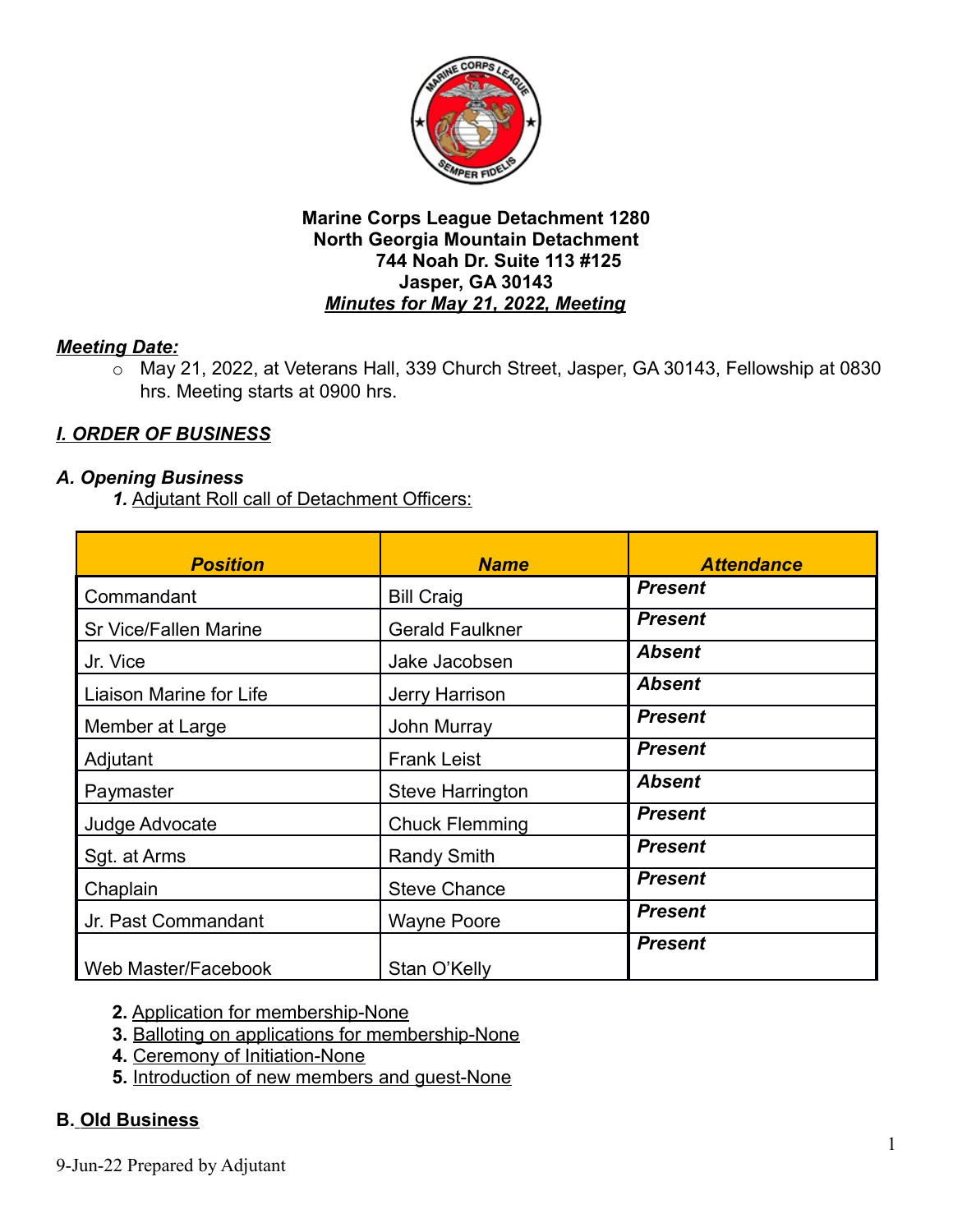

# 1. **Reports of the Appointed Officers**

- a. Adjutant's Report-Frank Leist
	- 1) Adjutant's Regular Meeting Report for Apr 16, 2022, was transmitted via email
	- 2) Reminder, we have an active Voice Mail Service for the Detachment it is 706.253.0459
	- 3) Reminder we are using designated email specially for the Detachment [usmcdetach1280@gmail.com](mailto:usmcdetach1280@gmail.com)
	- 5) Facebook link:

<https://www.facebook.com/search/top?q=usmc%201280%20detachment> 6) Website Link: <https://www.ngmcl1280.org/>

4) Motion from Jim Elrod to approve the minutes of April 16, 2022, and second by Wayne Poore. Motion carried

6) Motion from Wayne Poore to approve Paymaster Report for May 2022 and second by Jim Elrod. Motion carried.

- c.Chaplains Report-Steve Chance
	- 1) Prayer List and People in Need
		- a. Pricilla Poore
		- b. Deb Hulsey
		- c. Tony Chiavarini
		- d. Bill Pless
		- e. Danny Fink
		- f. Tim May family
		- g. Gary Bledsoe
		- h. Ken Husley's brother
- d. Webmaster Report- Stan O'Kelley
	- 1) 781 visitors on new website since start up
	- 2) Facebook followers 650 with 601 likes
	- 3) Update getting detachment coverage on Knows Pickens
	- 4) Update New Address on Web site

## 2. **Report of the Elected Officers**

- a. Commandant-Bill Craig
	- 1) Update on Fallen Marine Uniforms-ready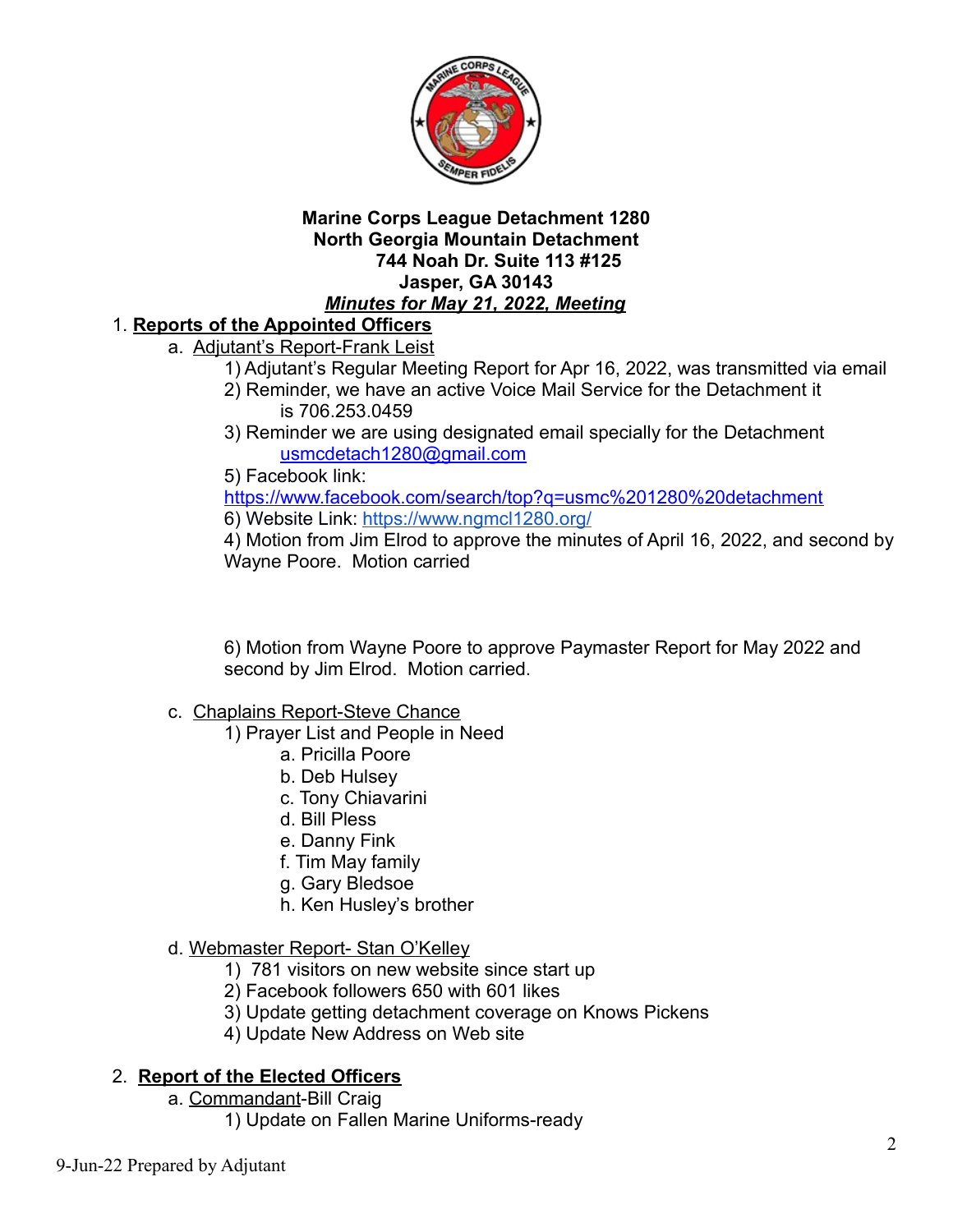

2) Update on Polo Shirts-Handout in June meeting \$25.00 each 3) Update on Internal Audit Bill Craig, Gerald Faulkner, & Steve Harrington will be completed in June

4) Update on search for a new Coordinator for Toys for Tots-Amy Brannon will stay as Coordinator train sister Cindy to take it the following year 5) After action Report on May 13-14, 2022, State Convention at Alpharetta a. State by Laws was discussed and passed

b. Senior Vice Commandant/Services/Fallen Marine Officer - Gerald Faulkner 1) Report on May Social – Johnny's New York Style Pizza-20 attended

c. Jr. Vice Commandant- Jake Jacobson-Absent Bill Craig reported out

1) Update on purchasing Wayne Poore military Jeep with trailer. Review options for maintaining the vehicle, insurance, and storage. Resolved Wayne has sold the jeep with trailer. New Owner has agreed to allow the detachment to use it when needed.

- d. JudgeAdvocate-Chuck Fleming-will pass on By Laws to new elected officer
- e. Junior Past Commandant Wayne Poore-We need to continue to support the Pickens County Animal Shelter by bringing to us or to the shelter animal needs, i.e., dog food, toys, blankets, dog beds, etc.

f. Member at Large- John Murray brought a concern from a member that he cannot hear what is being said at our meetings. We need some type of microphone with a sound system. Commandant purchased a microphone and ask tech expert Stan O'Kelley to get it up and running for our meetings.

## 3. **Report of Project Leaders or Committees**

- a. After action report on Spring Cookout. April 30<sup>th</sup> at Roper Park. Ken Hulsey -Absent b. Update Memorial and  $4<sup>th</sup>$  of July holiday weekend donations for Raffle.
	- Volunteers to obtain donations: Tony Chiavarini, Wayne Poore, Bill Craig, Spain Davis, Danny Fink, and John Murray

c. Raffle update Memorial Day weekend May 28-29 signup sheet and 2-3<sup>th</sup> of July weekend

d. Update Memorial Day Ceremony-Bill Craig and Gerald Faulkner

*e. Vote for the new nominating officers was taken and all in favor:*